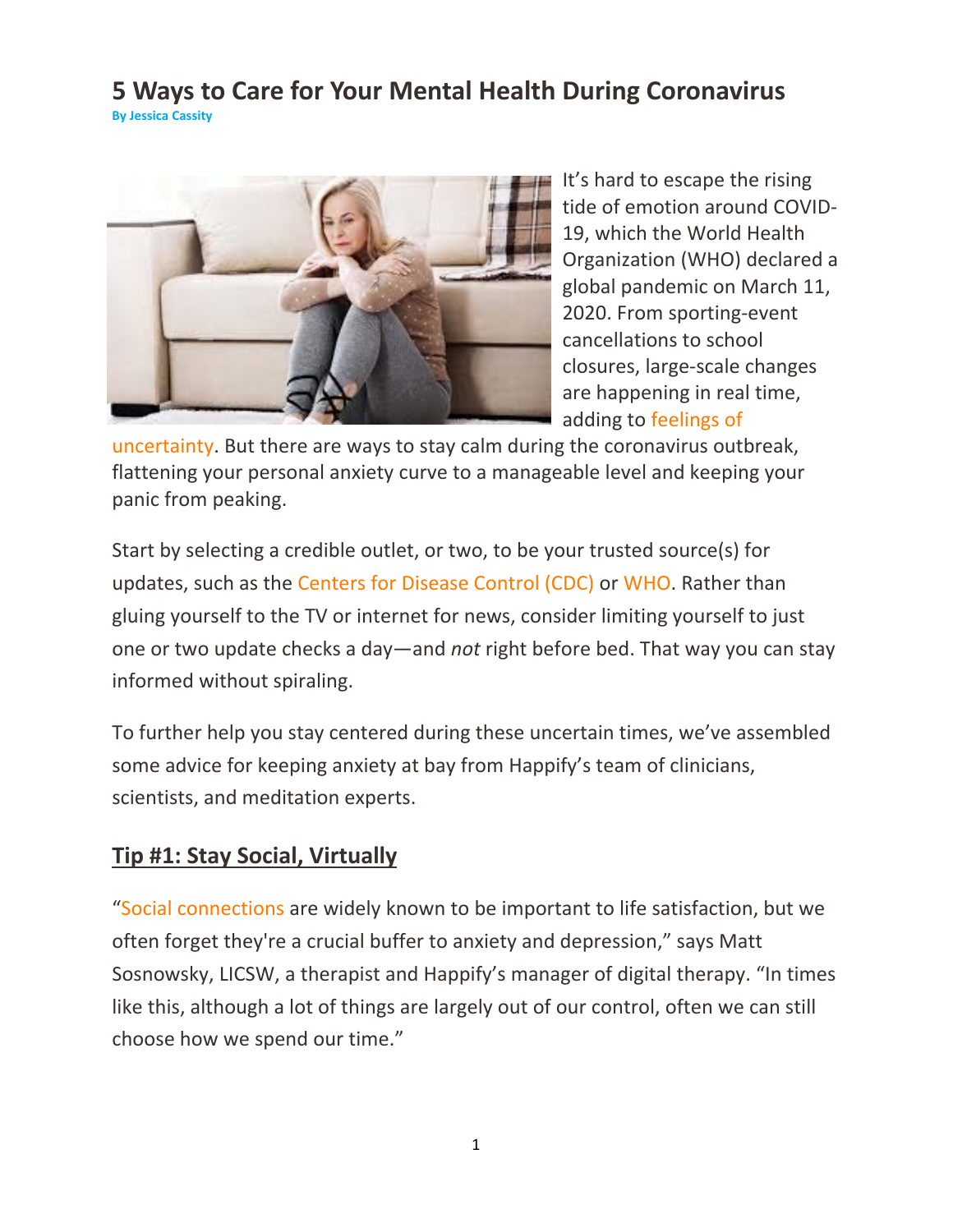Interactions with friends, family, and co-workers can help boost our mood, but with social distancing becoming the new norm, staying connected now may require a bit of extra planning–and Wi‐Fi. Set regular communication dates with the people you miss most. Take stock of their various strengths so you know what to expect—some friends are good listeners, while others are better for comic relief. Talking on the phone is fine, but with video calls you can actually enjoy doing activities with your pals, such as following the same dinner recipe from separate kitchens.

If you sort of wish you were home alone—rather than cooped up with roommates, kids, parents, or a partner—take time for yourself, as needed. Wearing headphones, going into separate rooms, or mandating quiet times may help you create your own tranquil space, even in the most chaotic environment. When you need to vent, stick with the adults; when you need distraction, come up with playful activities, such as dress‐up with the kids. When times get tough, practice patience and compassion.

#### **Tip #2: Don't Skimp on Sleep**

You're not the only one lying awake at 2 a.m. playing out multiple "what if" scenarios in your head. It can be difficult to drift off—and stay asleep—in times of stress. But it's important to sleep in order to remain healthy and sharp. "Sleep deprivation has been shown to have a number of negative effects on the body and mind, including reduced positive emotion, increased fatigue, increased irritability, and difficulty with attention," says Happify's Director of DTx Product Design Jared Minkel, Ph.D., a clinical psychologist and behavioral sleep specialist.

To get the best sleep possible, Minkel suggests the following:

- Stick to a consistent wake time
- Stay active during the day. Set alarms to remind yourself to get off the couch and move.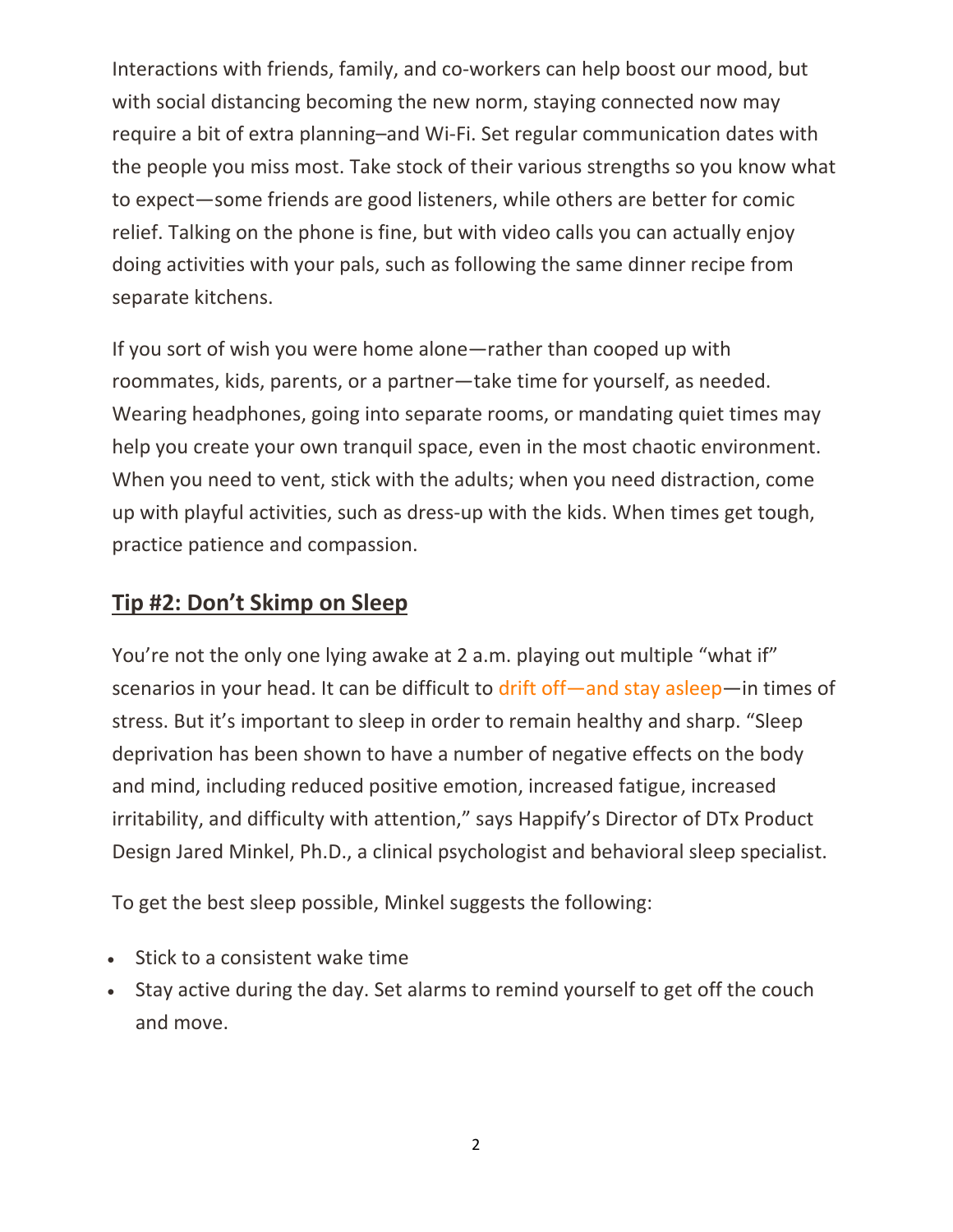- Avoid screens for at least 30 minutes before bed (this will limit exposure to blue light and to stress‐triggering news stories, which can stir up anxiety and worry)
- Find your favorite wind‐down activity, such as reading a book, doing gentle stretches, or listening to pleasant music. If you'd rather watch TV, find something light‐hearted and pleasant, like a familiar rerun of *Friends* or *Seinfeld*.

# **Tip #3: Stay Active**

Being cooped up for an extended period may make you feel like the only physical activity you can do is switching from sitting on the couch to lying in bed. But there are steps you can take, literally, to boost your activity—even during times of social distancing. One runner, who had been living under quarantine in Wuhan, China, logged 31 miles inside his cramped apartment, making about 6,250 laps, according to reports. While setting a personal‐best indoor‐distance record may not be your goal, you should aim to establish a fitness routine. Exercise is an important driver of endorphins, or feel‐good hormones, says Happify Medical Director Murray Zucker, M.D., and can also ward off feelings of anxiety and help your immune system stay strong.

If you have a consistent exercise routine, keep it up, modifying it to work from home, suggests Zucker. This may mean clearing space in your living room for a yoga mat or using your stairs during running drills. If you don't have a regular workout, explore the many streaming options available, like Zumba classes on YouTube and subscription‐based yoga or Pilates classes. If there's a workout you've been wanting to try but never had the time, now's your chance. Doing so now can help you maintain good spirits and health. To stay motivated, set goals and rewards for yourself and consider coordinating remote workouts and comparing notes with a friend.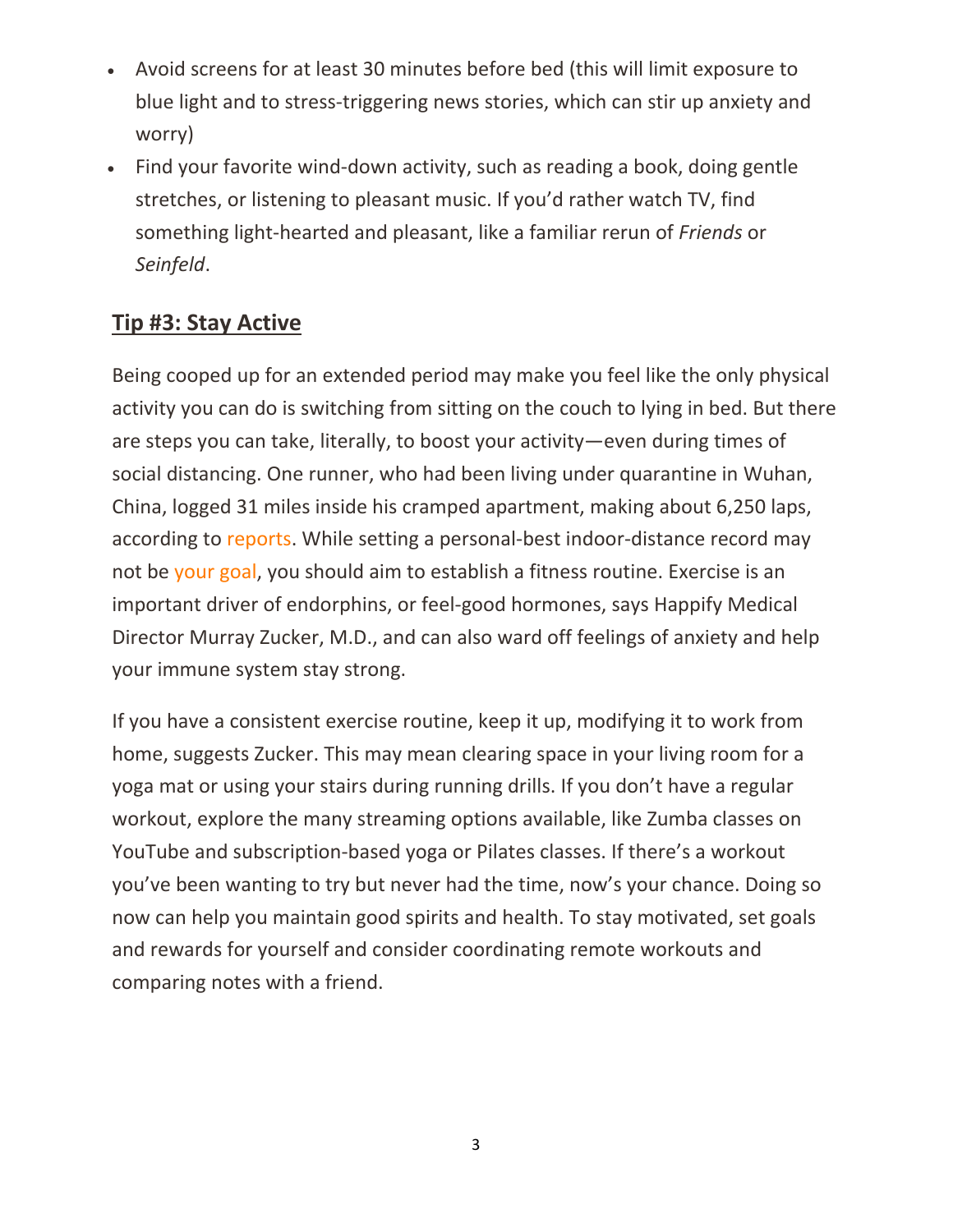### **Tip #4: Remember to Breathe**

During trying times, leaning into empathy and compassion can help us remember that we're all in this together. "We are dependent on the good intentions and actions of others and we're responsible for protecting and supporting one another," says Sharon Salzberg, a meditation teacher and *New York Times* best‐ selling author. Loving-kindness meditation reminds us of this interconnectedness, and can help you feel less alone and fearful. (Try it for free in Sharon's Happify track, "Real Happiness: The Meditation Transformation.")

Ritualizing the simple act of conscious breathing can help you stop projecting anxiously into the future. "You can use certain signals, like your phone ringing or hitting 'send' on an email, to remember to take three breaths," says Salzberg. A walking meditation can also bring you into the present moment, whether you're covering ground outside or moving around your home. Just pay attention—with a very light level of awareness—to the most predominant sensations in your body, like the touch of your foot against the ground. When facing so much that is unknown, these simple, grounding acts can help you tap into and strengthen your inner resources and your ability to care for yourself and others.

# **Tip #5: Stick with a Schedule**

With some businesses shutting down and others rolling out work‐from‐home policies, you may find yourself with days full of unscheduled time. Why does this sound like a vacation, but feel like a bit of a burden? "Schedule disruptions can be hard on everyone, especially for people with autism spectrum, ADHD, and bipolar disorder, where having a routine is a central part of functioning well," says Acacia Parks, Ph.D., Happify's chief scientist. "If you're feeling more anxious due to the lack of regularity and structure, you have to be especially vigilant about creating and maintaining a new routine."

To get started, use a calendar or blank page to map out any obligations in your day, such as meetings or deadlines. Then layer on basic activities, like meals, showering, walking the dog, and getting dressed. Finally, create a list of "free‐time